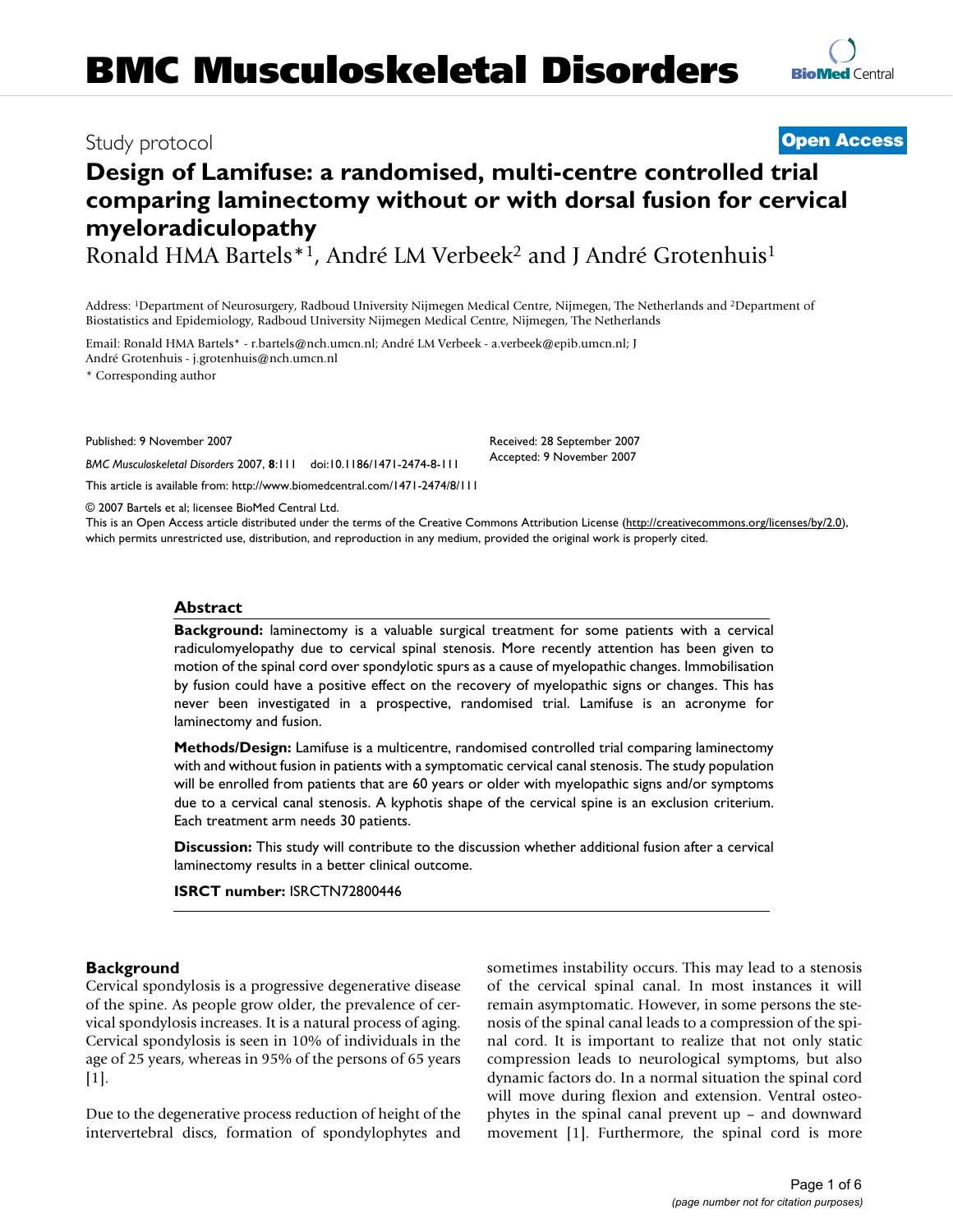stretched over the anterior bars increasing axial tension within the spinal cord. These forces are multidirectional creating secondary shearing forces resulting in stretch and shear injury to myelin and neural elements [2-4].

Patients may present with a diversity of well known signs and symptoms with variable intensities. Disturbance of the sensibility in the arms, clumsiness of the hands and problems with micturation may occur. However, the hallmark symptoms are gait abnormalities, weakness of the legs or stiffness of the legs [1,5].

The natural course of the cervical myelopathy is variable. But patients developing mild or moderate symptoms are less likely to improve spontaneously. Non operative treatment will mainly affect neck pain or accompanying radiculopathy. Improvement has been noted but is variable [6,7]. Patients with myelopathic signs and symptoms will, however, likely benefit from surgery [5,7,8].

Surgical approaches for cervical myelopathy due to cervical spondylosis can be anterior, posterior or combined. The last option is reserved for deformity correction. In most instances a lordotic or slight kyphotic cervical spine is present. The choice for an anterior or posterior approach is dependent on the main site of compression, the shape of the cervical sagittal curvature and to a lesser account on the preference of the surgeon.

Dorsal approaches are laminectomy or laminoplasty. A difference in clinical outcome has never been established. Prevention of post – laminectomy kyphosis is a reason for laminoplasty. If an additional, instrumented dorsal fusion is performed, the change of developing a post-surgical kyphosis is nearly zero[9]. It should be memorized that spondylotic processes also generate reduced motion of the spinal segments, a natural course [1]. From this point of view, decompression with fusion will have better clinical results when compared to decompression solely. In literature, indications in this direction are found. Frequently used dorsal fusion techniques today use lateral mass screws and cervical pedicle screws. This is relatively safe with a minimal persistent complication rate. Furthermore, in experienced hands these techniques do not add substantial time to the duration of the surgery [7,9].

Despite a long-lasting interest in the various techniques, the clinical superiority of one method over the other has never been established. To our knowledge, a randomized controlled trial comparing laminectomy with or without fusion has never been performed.

#### **Methods/Design** *Hypothesis*

Patients that are surgically treated for signs and symptoms due to a stenosis of the cervical spinal canal have a better clinical outcome when a dorsal fusion is performed in addition to a laminectomy compared to those that have solely a laminectomy.

At the end of the study, the quality of life, complications, and the costs will be evaluated comparing these two treatment groups.

### *In – and exclusion criteria*

Patients with a minimal age of 60 years are included (Table 1). At neurologic examination myelopathic changes must be apparent. At magnetic resonance imaging, concordant stenotic alterations at the cervical level(s) must be present. At the plain sitting lateral radiograph a lordotic spine must be shown. The shape of the cervical spine is lordotic when the vertebral bodies of C3 to C6 are in front of a line drawn from a point of the posterior inferior part of the vertebral body of C2 to a point at the posterior superior part of the vertebral body of C7 (Figure 1).

Only patients that sign the informed consent after some time of reflection (1 week) are included.

#### *Clinical evaluation and follow up*

At the first intake, duration of symptoms, other diseases, severity of signs and symptoms are noted. Neurologic examination is performed by an independent neurologist. At follow up, the severity of signs and symptoms are also noted. Special attention is given to the myelopathic



#### Figure I

Line from the posterior inferior part of the vertebral body of C2 to the posterior superior part o f the vertebral body of C7 in case of a normal cervical lordotic curvature (A) and a kyphotic cervical curve (B).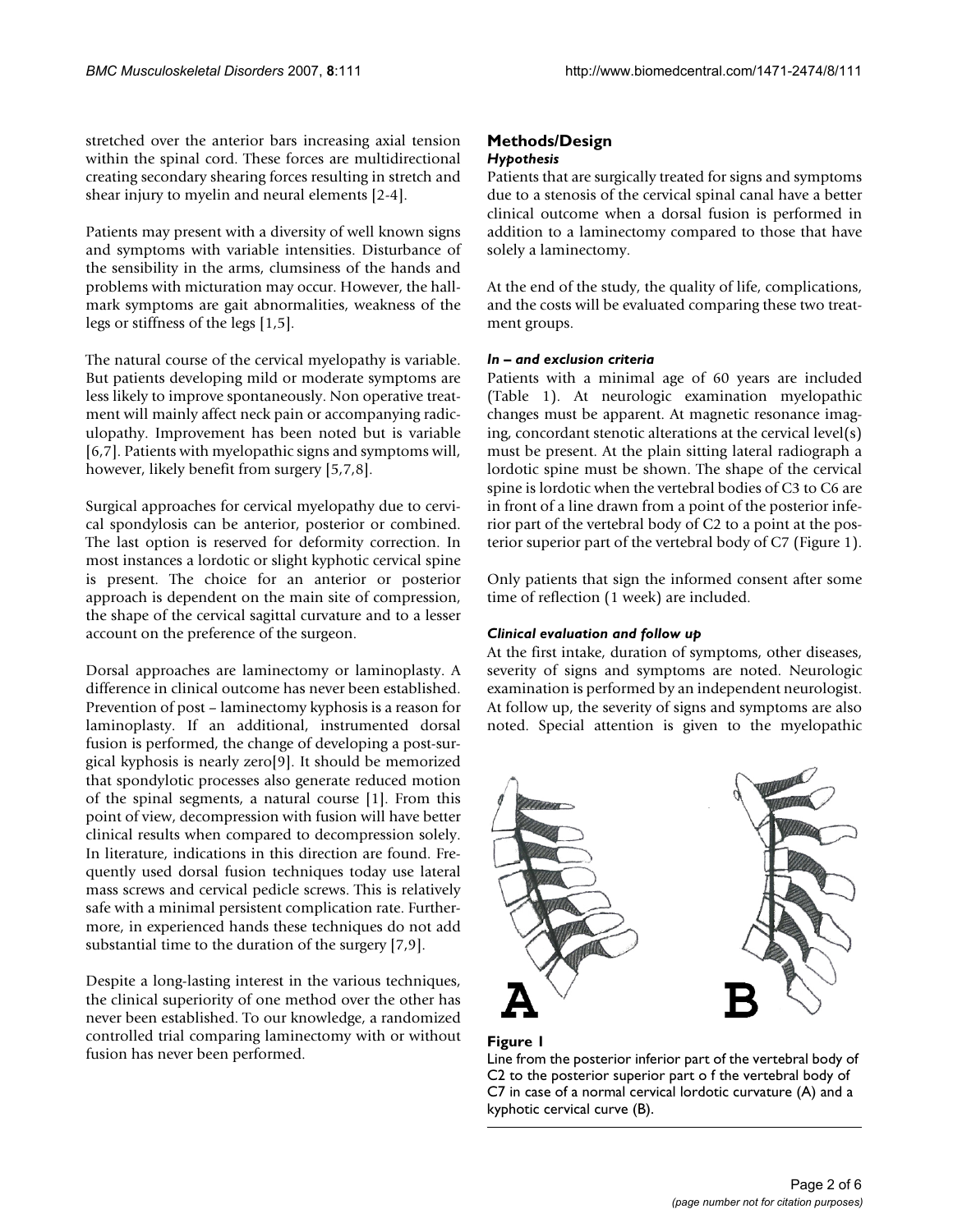| Inclusion                                                                                                    | <b>Exclusion</b>                                                                                                                                                                                                                                                                                                                                                                             |  |  |  |
|--------------------------------------------------------------------------------------------------------------|----------------------------------------------------------------------------------------------------------------------------------------------------------------------------------------------------------------------------------------------------------------------------------------------------------------------------------------------------------------------------------------------|--|--|--|
| 60 years or older                                                                                            | Previous cervical surgery for<br>myelopathic signs and symptoms                                                                                                                                                                                                                                                                                                                              |  |  |  |
| Cervical myelopathic<br>symptoms and or signs at<br>neurologic examination                                   | Solely radiculopathy, or most<br>important complaint                                                                                                                                                                                                                                                                                                                                         |  |  |  |
| Stenosis of cervical spinal canal<br>at MRI                                                                  | Unable to undergo MRI                                                                                                                                                                                                                                                                                                                                                                        |  |  |  |
| Lordotic shape at lateral<br>cervical plain radiograph, or at<br>lateral cervical radiograph in<br>extension | Life expectancy less than 2 years                                                                                                                                                                                                                                                                                                                                                            |  |  |  |
| Informed consent                                                                                             | Other diseases interfering with<br>neurologic symptoms and signs, for<br>example spinal cord glioma, thoracic<br>herniated disc with spinal cord<br>compression, multiple sclerosis etc.<br><b>Rheumatoid arthritis</b><br>Trauma to the neck in history<br>Diseases interfering with<br>rehabilitation, for example severe<br>cardiac congestive disease.<br>Participation in another study |  |  |  |

#### **Table 1: in – and exclusioncriteria**

changes in arms and/or legs. Furthermore, the clinical situation is evaluated by the modified Japanese Orthopaedic Association functional score[10] translated into the Dutch language. The validation of the Dutch translation is currently subject of investigation. Finally, a change in the quality of life is evaluated by the Dutch Short Form – 36 Health Survey.

Follow – up will be at six weeks, six months, and after one year postoperatively (Table 2). Complications are noted for their nature, duration and severity

#### *Surgical technique*

Cervical laminectomy of the compressed levels is performed. Previous to the laminectomy a dorsal fusion is done. Dorsal fusion includes lateral mass screws from C2 to C6. In C2, C7 and the upper thoracic spine levels, pedicle screws will be placed. The screws are connected by rods or plates. Transverse connectors are used when indicated. In order to keep the posterior tension band intact, the fusion will extend from one level above the planned most cranial laminectomy level to at least one level below the most caudal planned laminectomy site. If the lowest level of fusion would include C7 or lower extension of the fusion to the upper thoracic spine (Th2 or Th3) is recommended[11]. This extension of the fusion is thought to prevent junction disease at the cervicothoracic junction. For example, if the laminectomy includes the levels C4 to C6, the fusion would be from C3 to C7. Because C7 is the lowest fusion level, incorporation of Th1 is recommended.

#### *Surgical demands*

Since fusion is added, only centres with a known spinal surgical experience are asked to participate. The surgeons performing a laminectomy should also be experienced in lateral mass fixation techniques, especially lateral mass and cervical pedicle screws.

#### *Study Sites*

The following centres will paricipate: Radboud University Nijmegen Medical Centre, Nijmegen; Canisius Wilhelmina Hospital, Nijmegen; Medical Centre Haaglanden, The Hague; Sint Maartens Hospital, Nijmegen. All Centres are located in the Netherlands. In all centres ethical approval is obtained.

#### *Statistical analysis*

The primary endpoint is clinical outcome after 1 year using the modified Japanese Orthopaedic Association functional score. Secondary outcomes are cost-effectiveness, quality of life measured by the SF-36, and complications. Statistical analysis is performed by a blinded investigator. For Statistical analysis the SAS system is used. Descriptive statistics are used to describe baseline characteristics. For comparison between groups student-t tests or chi – square tests are used. Statistical significance is reached when  $p < 0.05$ . Risk ratios (RR) and 95 % confidence limits (CI) are presented. All analyses are done according to the intention – to – treat principle

The minimal clinically important difference was estimated by asking 4 international active spine surgeons what they would consider a clinically significant difference in mJOA score. The mean of the values is considered the MCID.

#### **Table 2: overview of investigations at each clinical contact**

|                                                   | Preoperative | Postoperative (po) | 6 weeks po | 3 months po | year po |
|---------------------------------------------------|--------------|--------------------|------------|-------------|---------|
| <b>MRI</b>                                        | x            |                    |            |             |         |
| Plain cervical radiograph                         | х            |                    | х          | х           | х       |
| mJOA                                              | х            |                    | х          | х           | х       |
| $SF-36$                                           | х            |                    | х          | X           | х       |
| Neurologic examination by independent neurologist | ́́           |                    | х          |             | ́       |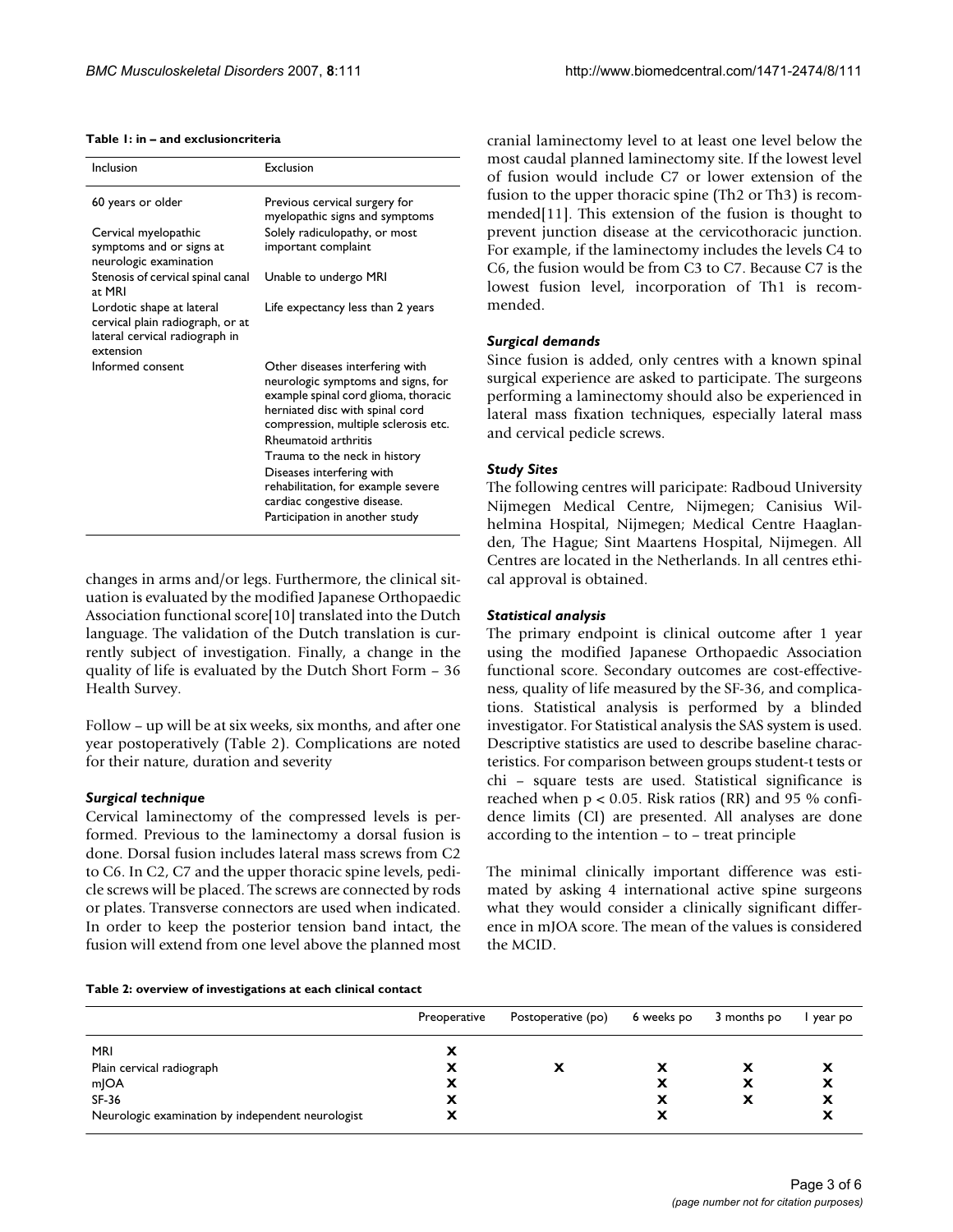The sample size is calculated as follows: a difference of at least two points on the modified JOA functional score is considered significant. The difference is expected to be mainly allocated to the function of the arms and legs. Based on literature, a standard deviation of approximately 2 is assumed [12]. A two group student t test with a 0.05 two sided significance level and a power of 95 % will need a sample size per group of 27 to detect a significant difference. Considering a ten percent of lost to follow up, a total of 30 individuals per group will be included.

#### *Randomisation*

For randomisation, the closed envelope method is used. As soon as informed consent is obtained, one of the treatment options is assigned to the patient. The secretary of the neurosurgical department in the Canisius Wilhelmina Hospital, Nijmegen, the Netherlands will control the randomisation. Prior to surgery, the patient is informed about the chosen option. Patients who do not choose for participation, are offered one of the surgical options that are currently under investigation. However, they are not followed in an observational cohort study.

#### *Endpoints*

#### *Primary endpoints*

Several score systems exist for grading the severity of cervical myelopathy. The modified Japanese Orthopedic functional score (Fig. 2) evaluates four groups: the function of the arms, of the legs, the micturation, and the sensibility of the hands. It has the major advantage that it assesses these functions separately [10]. Although it has been established that outcome after decompressive surgery reaches a plateau at six months postoperatively [13], the primary endpoint will be evaluated at one year postoperatively just to make sure.

#### *Secondary endpoints*

Since instrumentation is added in the fusion group, the costs will be higher. On the other hand, it is assumed that a mean better recovery will take place in the fusion group. Therefore, the additional costs (nursing costs, auxillary supports, etc.) may be lower. A careful evaluation of the costs of the treatment related to the outcome is performed. To obtain a reliable insight in the costs the following will be noted in a kind of diary: hospitalisation, out – patient contacts, additional medication, house keeping support, instruments to support daily activities, e.g. walking, eating etcetera. Of each item the sort and amount will be recorded.

Apart from the cost – effectiveness, the difference in the general health status will be evaluated. It is assumed that general health will improve more after of a laminectomy with a fusion than one without. This will be reflected in a difference of the SF – 36 score. The Short Form 36 Health

| I. Motor dysfunction score of the upper extremities    |          |
|--------------------------------------------------------|----------|
| Inability to move hands                                | $\Omega$ |
| Inability to eat with a spoon but able to move hands   |          |
| Inability to button shirt but able to eat with a spoon | 2        |
| Able to button shirt with great difficulty             | 3        |
| Able to button shirt with slight difficulty            | 4        |
| No dysfunction                                         | 5        |

| II. Motor dysfunction score of the lower extremities                 |          |  |
|----------------------------------------------------------------------|----------|--|
| Complete loss of motor and sensory function                          | $\Omega$ |  |
| Sensory preservation without ability to move legs                    | 1        |  |
| Able to move legs but unable to walk                                 | 2        |  |
| Able to walk on flat floor with a walking aid (i.e., cane or crutch) | 3        |  |
| Able to walk up and/or down stairs with hand rail                    | 4        |  |
| Moderate to significant lack of stability but able to                |          |  |
| walk up and/or down stairs without hand rail                         |          |  |
| Mild lack of stability but walk unaided with smooth reciprocation    | 6        |  |
| No dysfunction                                                       | 7        |  |
|                                                                      |          |  |
| III. Sensation                                                       |          |  |
| Complete loss of hand sensation                                      | $\Omega$ |  |
| Severe sensory loss or pain                                          | 1        |  |
| Mild sensory loss                                                    | 2        |  |
| No sensory loss                                                      | 3        |  |
|                                                                      |          |  |
| IV. Sphincter dysfunction score                                      |          |  |
| Inability to micturate voluntarily                                   | $\theta$ |  |
| Marked difficulty with micturition                                   | 1        |  |
| Mild to moderate difficulty with micturition                         | 2        |  |
| Normal micturition                                                   | 3        |  |
|                                                                      |          |  |

#### Figure 2

Modified Japanese Orthopaedic Association functional score.

Status Questionnaire is a widely-used generic health status. This instrument consists of eight subscales and two summary scales. On each scale higher scores indicate better outcomes. Scores can be compared with published age – and sex – matched general population or disease-specific norms [14]. Furthermore, it has been validated for cervical spondylotic myelopathy [15].

Complications are separately registered. Complications related to the cervical myelopathy are postoperative hemorrhage, postoperative infection, temporary or permanent impairment of neurologic function, and kyphotic deformation of the cervical spine[7]. Complications related to adding lateral mass screws or/and pedicle screws are vertebral artery injury and temporary or permanent nerve root damage[7]. In order to prevent damage to the spinal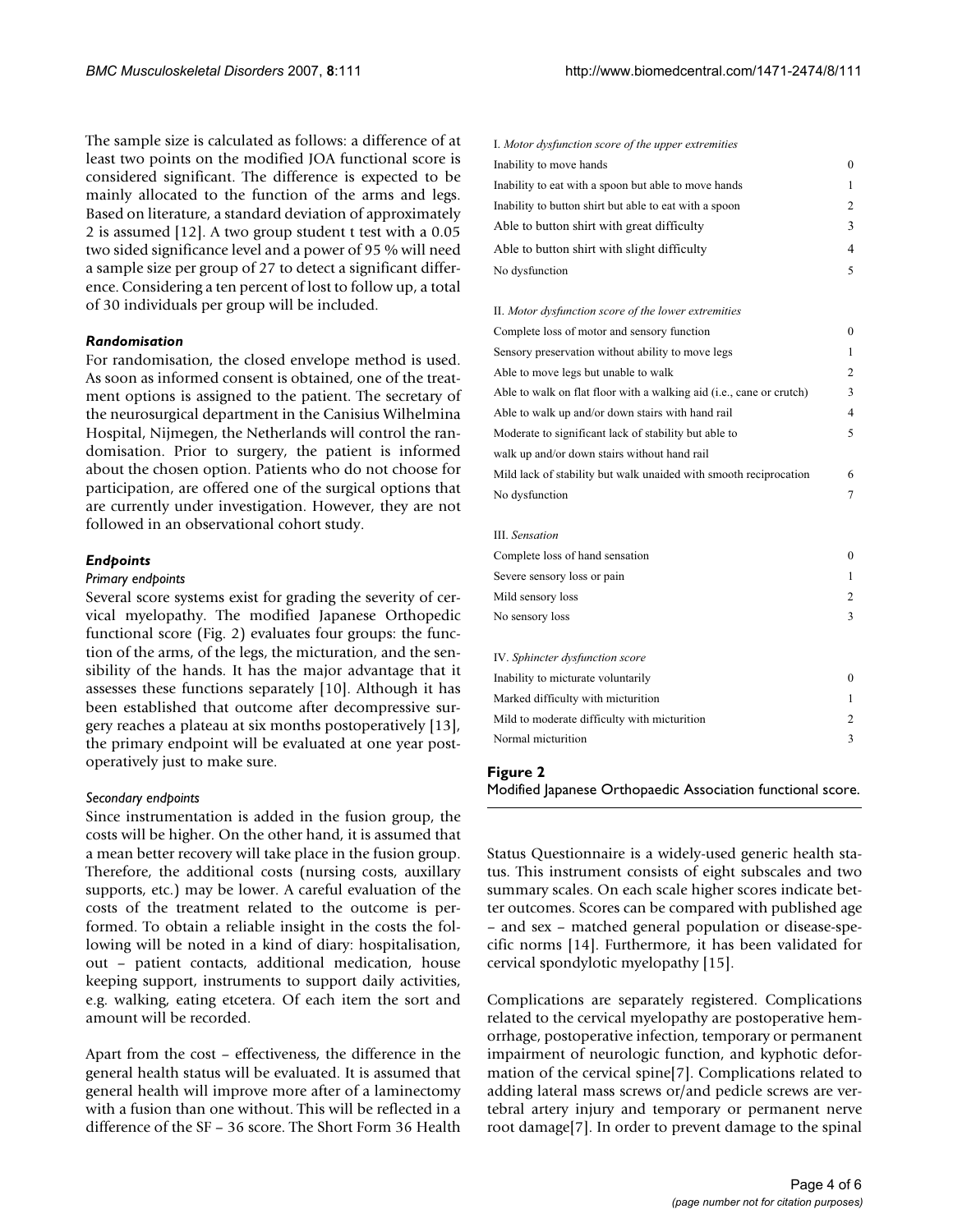cord, the instrumentation should be completed before the laminectomy.

#### *Monitored events*

Monitored events are the death of a patient, withdrawal from the study, lost to follow – up, and cross – over from their randomly assigned treatment group. These events are registered within the case record form. The circumstances of the events are investigated and also noted. In case of death of the patient, a search for a relationship with the instituted treatment is started. Throughout the study, all medical complications and intervening treatments concerning the cervical spine are registered within the CRF at the usual follow – up visits or when the appropriate information reaches the treating surgeon.

#### *Protocol violations*

Any of the following will be considered as a deviation from the protocol: randomization of an ineligible patient, enrollment of a patient that is already participating in an another study, enrollment of an participant to this study in another study, a patient receiving the wrong treatment, loss of radiology or any other data, and informed consent violations. Violations are reviewed monthly and reported to the independent study supervisor (R.D. Donk, M.D., Canisius Wilhelmina Hospital, Nijmegen).

#### *Subject confidentiality*

The anonymity of the subjects will be maintained. Subjects will be identified by their initials and a subject number assigned by the secretary of the neurosurgical department in the Canisius Wilhelmina Hospital, Nijmegen, the Netherlands. All CRFs and other documents submitted to the investigator will be assigned this code. The secretary will enter the data of the patient and their assigned code. This list is only accessible for the principal investigator, and the independent supervisor.

#### **Discussion**

Movement as an cause additional to stenosis of cervical myelopathy has been recognised for longer time. A positive effect of fusion in addition to decompression by laminectomy has been reported earlier. To our knowledge, the is the first randomised controlled trial comparing laminectomy without and with dorsal instrumented fusion. Apart from the clinical effectiveness, a study is needed to explore the costeffectiveness of the treatments.

Several problems may arise. Randomization may be refused by some patients. However, experience from earlier trials learned that after correct description of the possibilities and estimated outcomes patients will not be reluctant to be enrolled.

Through the age restriction, the results of the study cannot be generalized to the whole population. However, most often the patients with a symptomatic, degenerative, cervical spinal canal stenosis will be 60 years old or older [16].

Since knowledge of the instrumentation and of biomechanics of the cervical spine is necessary to avoid complications and to optimise instrumented fusion only experienced spinal surgeons will collaborate with this study. This will prevent a discussion related to the presumed different skill levels of the surgeons in case of an unexpected result.

Finally, as a measure for the definitive clinical result the mJOA is chosen. This is the only scale that takes the ambulatory function, the function of the hands, the sensibility of the hands, and the micturation pattern separately into account. This scale is validated for the Japanese population [17]. However, its English translation has never been validated. Now, the English mJOA has been translated into Dutch. The validation of this translation is currently under investigation.

Finally, Lamifuse tries to measure a difference in costs. Since most of the patient will not be working anymore but are retired, costs of material or personal support, extra medication etcetera will be calculated. These costs are specific for the Netherlands, and cannot be extrapolated to other countries.

#### **Conclusion**

Laminectomy for symptomatic cervical spinal stenisos is frequently performed. However, not only compressive forces are responsible for the complaints of the patient. Continuing motion of the spinal cord over anterior spondylophytic ridges is also believed to be a causative factor. Fusion will prevent motion. This randomised, controlled study will compare the clinical results of laminectomy without and with fusion for patients with a symptomatic stenosis of the cervical spinal canal. The design of Lamifuse is discussed as are its limitations.

#### **Competing interests**

The author(s) declare that they have no competing interests.

#### **Authors' contributions**

R.B. Generating the idea, writing the manuscript, epidemiological background

A.V. epidemiological background, revising manuscript

J.A. revising manuscript